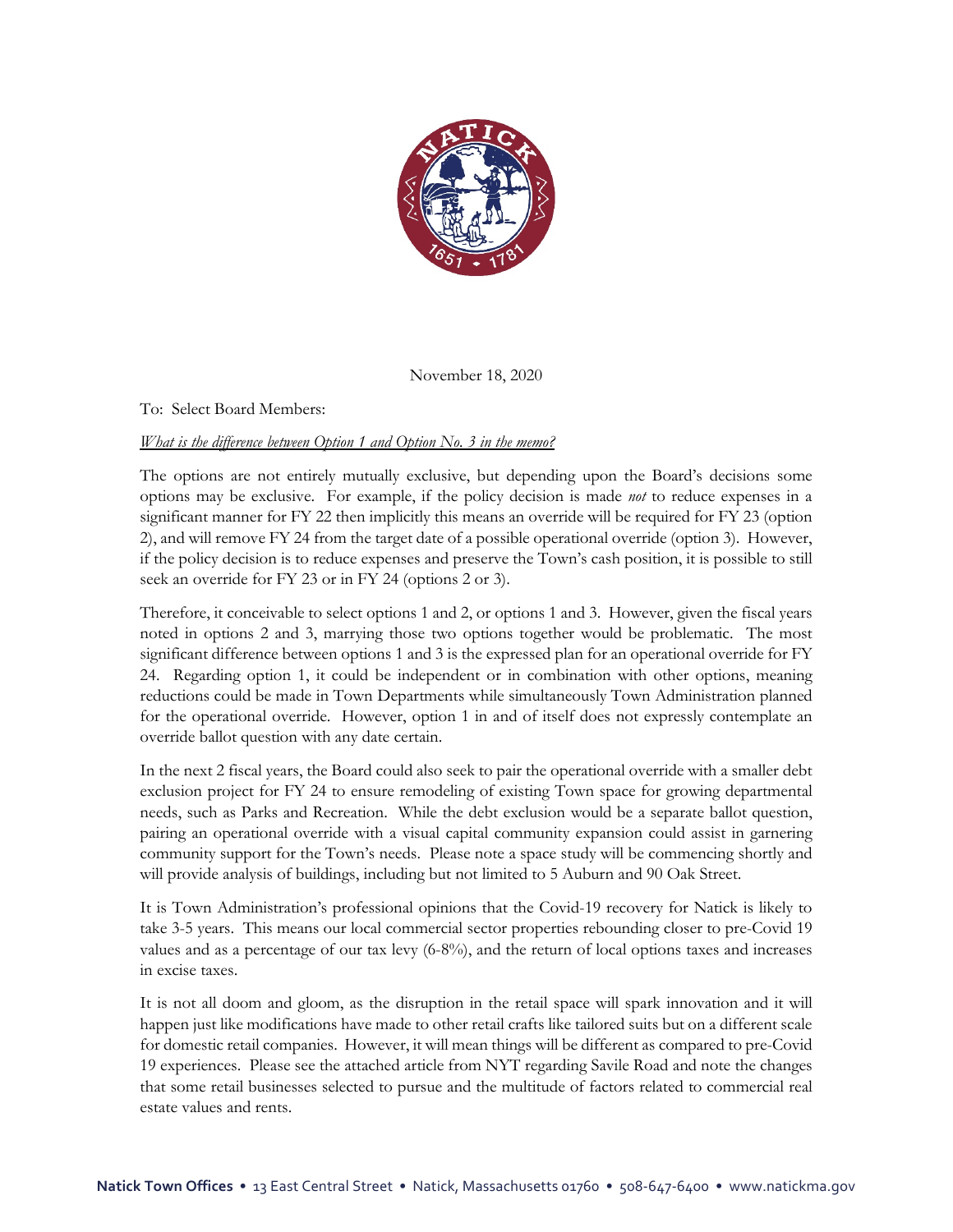The Town's pursuit of the REMAP initiative will be key to ushering in modifications that allow for smart growth in key corridors that are responsive to community values and allowing for changes with the residential and commercials markets. Further, as we have noted in the past year, we do anticipate a shift in tax liability from commercial landowners to residential homeowners to occur in calendar year 2022, due to increases in residential home values and decreases in commercial properties' values. We have previously shared what that magnitude could be by way of percentage of decline in aggregate commercial values.

Town Administration is hopeful that additional federal government support will materialize and appreciates the Commonwealth's assistance, but realistically we recognize that there are more needs than dollars available. There are other communities and social services agencies working to address extraordinarily dire circumstances of many vulnerable individuals. Further, we understand that many public higher education institutions are in need of funding and that will exist contemporaneously with the needs of communities. We will all need to recognize the symbiotic nature within our communities and beyond our artificial community borders.

Additionally, we recognize the great news regarding possible vaccinations and the speed at which it may be deployed to frontline health and public safety personnel. However, some analysts have noted that federal funds for economic relief may now be diverted to ensure funding for vaccinations. While Covid-19 was unexpected, Natick was also wise enough to know that the booming market would not last forever. The Town is fortunate that it had the opportunity over the course of the last decade to set aside some funds into stabilization accounts to help in a financial crisis. Taking into account the guidance from our Financial Advisors (Hilltop Securities), however, we must advise spending of a substantial portion of stabilization funds in a year or two, will likely result in a bond rating downgrade from at least one of the two rating agencies.

## *How can the Board decide next steps for FY 23 when we have not even left FY 21?*

Given the circumstances that are before us, Town Administration seeks policy guidance for FY 22 and 23 from the Board for purposes of budget planning and strategy. Of note, the Town's Financial Advisor and the rating agencies also recommending taking these years together for purposes of its budgeting and strategic planning.

Attached is the corresponding timeline that notes the basic budget preparation timeline for FY 22 and creation of FY 23 budget (anticipates to start in Sept/October 2021) and how this would fit with a November 2021 operational override ballot question. Of note, absent from the attached timeline are the following possible factors:

(1) planned public outreach for an operational override and enhancements to budget transparency;

(2) possible delays with FY 22 and 23 budgets as the Commonwealth awaits further clarification from the federal government regarding additional stimulus monies; and

(3) any delay or additional time the future Town leadership may need to get up to speed with the Town's fiscal matters. (NB: Please see my comments previously regarding the funding of the WNFS.)

Yes, we are operating in FY 21, but we are charged and responsible even during a crisis to ensure that we are providing core services to our residents. The coming two fiscal years are certainly dynamic and challenging, but they will soon be immediately upon us. We have been discussing options and now we must select a specific policy to endorse.